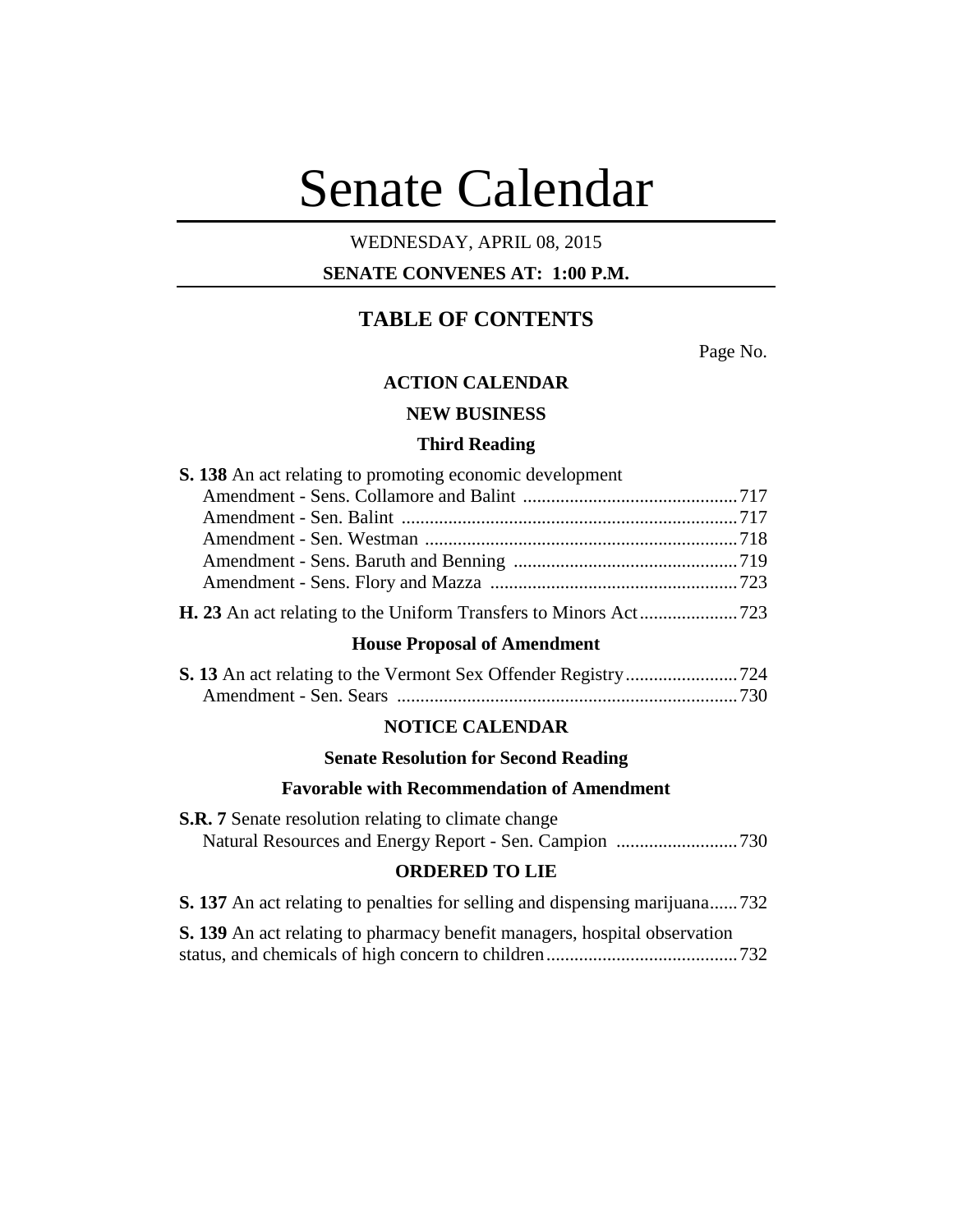#### **ORDERS OF THE DAY**

#### **ACTION CALENDAR**

#### **NEW BUSINESS**

#### **Third Reading**

## **S. 138.**

An act relating to promoting economic development.

## **Amendment to S. 138 to be offered by Senators Collamore and Balint before Third Reading**

Senators Collamore and Balint move to amend the bill by adding a Sec. 22 to read as follows:

## Sec. 22. SALES AND USE TAX HOLIDAY

Notwithstanding the provisions of 32 V.S.A. § 9771 and 24 V.S.A. § 138, a sales and use tax or local option sales tax shall not be imposed or collected on sales to individuals for personal use items or tangible personal property at a sales price of \$2,000.00 or less on August 28 and 29, 2015.

## **Amendment to S. 138 to be offered by Senator Balint before Third Reading**

Senator Balint moves to amend the bill by adding a Sec. 47 to read as follows:

Sec. 47. 9 V.S.A. chapter 2 is added to read:

#### CHAPTER 2: ELECTRONIC VERIFICATION OF FACTS AND RECORDS

#### § 11. BLOCKCHAIN ENABLING

(a) Blockchain technology shall be a recognized practice for the verification of a fact or record, and those facts or records established through a valid blockchain technology process shall have a presumption of validity for matters to be determined subject to, or in accordance with, the laws of the State of Vermont.

(b) In this section, "blockchain technology" means a mathematically secured, chronological, and decentralized consensus ledger or database, whether maintained via Internet interaction, peer-to-peer network, or otherwise.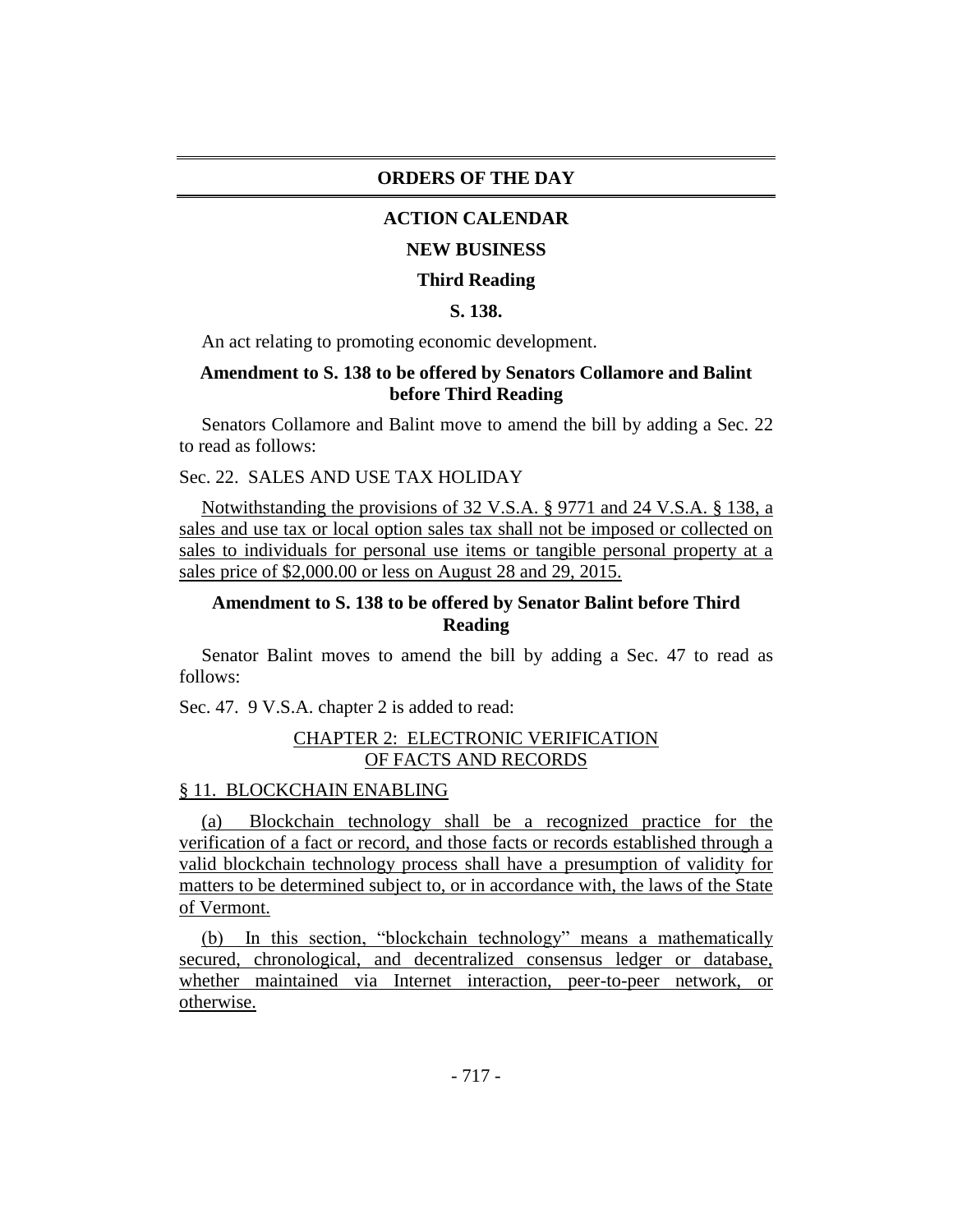(c) Without limitation, the presumption established in this section shall apply to blockchain technology practices for the verification of:

(1) contractual parties, provisions, execution, effective dates, and status;

(2) the ownership, assignment, negotiation, and transfer of money, property, contracts, instruments, and other legal rights and duties;

(3) identity, participation, and status in the formation, management, record keeping, and governance of business or nonprofit organizations and associations;

(4) identity, participation, and status for interactions in private transactions and with governmental authorities;

(5) the authenticity or integrity of a document, data, or other information, whether publicly or privately relevant; and

(6) the authenticity or integrity of records of communication.

(d) The provisions of this section shall not:

(1) create or negate an obligation or duty for any private or public entity to adopt or otherwise implement blockchain technology for any purpose authorized in this section; or

(2) create or negate the legality or authorization for any particular underlying activity whose practices or data are verified through the application of blockchain technology.

## **Amendment to S. 138 to be offered by Senator Westman before Third Reading**

Senator Westman moves to amend the bill in Sec. 50, 7 V.S.A. § 2, (definitions) by striking out subdivision (28) in its entirety and inserting in lieu thereof the following:

(27) "Special events permit": a permit granted by the Liquor Control Board permitting a person holding a manufacturer's or rectifier's license to sell by the glass or by unopened bottle spirits, fortified wines, malt beverages, or vinous beverages manufactured or rectified by the license holder at an event open to the public that has been approved by the local licensing authority. For the purposes of tasting only, the permit holder may distribute, with or without charge, beverages manufactured by the permit holder by the glass no more than two ounces per product and eight ounces total of malt beverages or vinous beverages and no more than one ounce in total of spirits or fortified wines to each individual. No more than 36 104 special events permits may be issued to a holder of a manufacturer's or rectifier's license during a year. A special event permit shall be valid for the duration of each public event or four days,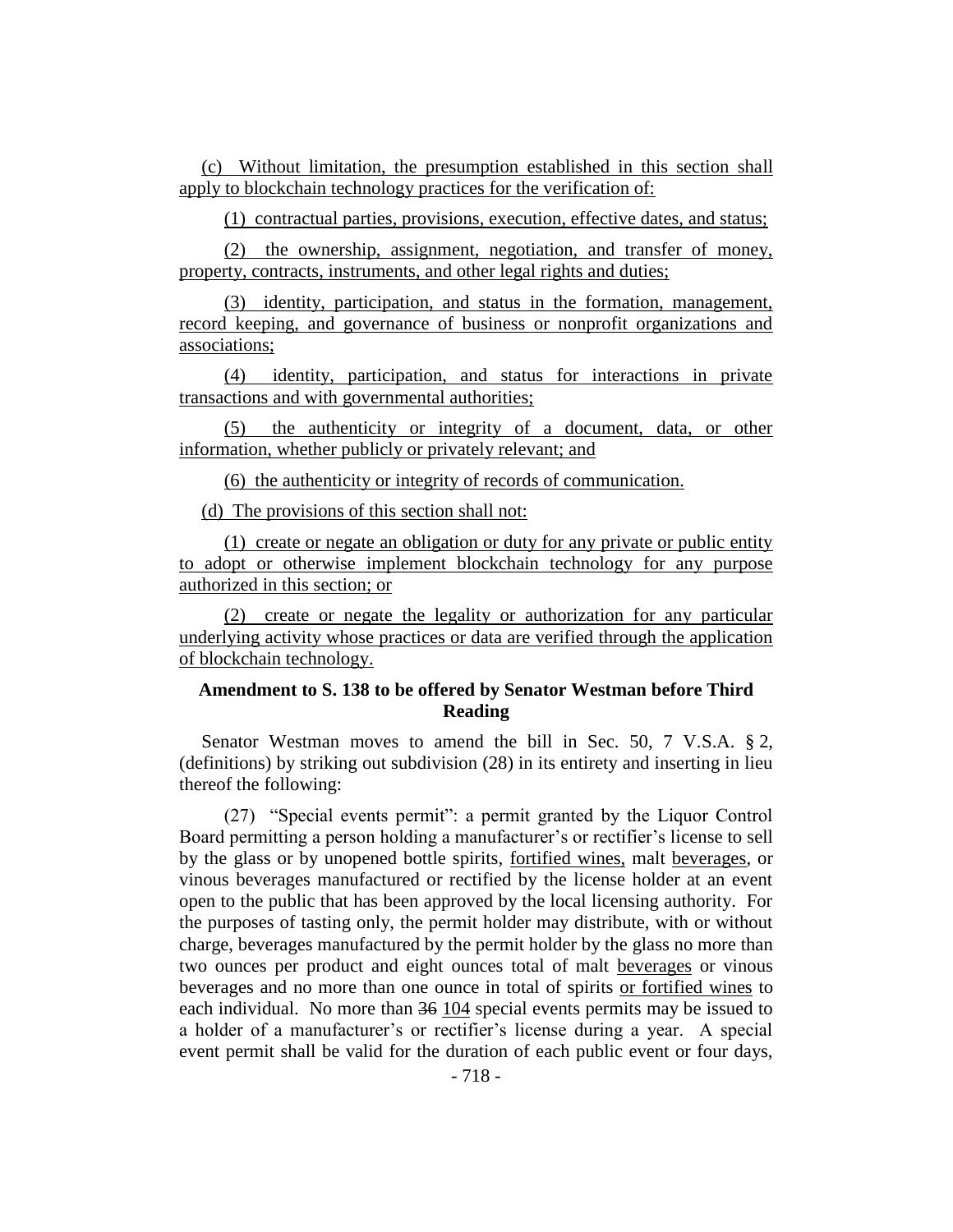whichever is shorter. Requests for a special events permit, accompanied by the fee as required by subdivision 231(13) of this title, shall be submitted to the Department of Liquor Control at least five days prior to the date of the event. Each manufacturer or rectifier planning to attend a single special event under this permit may be listed on a single permit. However, each attendance at a special event shall count toward the manufacturer's or rectifier's 36 104 special-event-permit limitation.

(28) "Fourth-class license" or "farmers' market license": the license granted by the Liquor Control Board permitting a manufacturer or rectifier of malt or beverages, vinous beverages, fortified wines, or spirits to sell by the unopened container and distribute, by the glass, with or without charge, beverages manufactured by the licensee. No more than a combined total of ten fourth-class and farmers' market licenses may be granted to a licensed manufacturer or rectifier. At only one fourth-class license location, a manufacturer or rectifier of vinous beverages, malt beverages, fortified wines, or spirits may sell by the unopened container and distribute by the glass, with or without charge, vinous beverages, malt beverages, fortified wines, or spirits produced by no more than five additional manufacturers or rectifiers, provided these beverages are purchased on invoice from the manufacturer or rectifier. A manufacturer or rectifier of vinous beverages, malt beverages, fortified wines, or spirits may sell its product to no more than five additional manufacturers or rectifiers. A fourth-class licensee may distribute by the glass no more than two ounces of malt beverages or vinous beverage with a total of eight ounces to each retail customer and no more than one-quarter ounce of spirits or fortified wine with a total of one ounce to each retail customer for consumption on the manufacturer's premises or at a farmers' market. A fourth class licensee may distribute by the glass up to four mixed drinks containing a combined total of no more than one ounce of spirits or fortified wine to each retail customer for consumption only on the manufacturer's premises. A farmers' market license is valid for all dates of operation for a specific farmers' market location.

## **Amendment to S. 138 to be offered by Senators Baruth and Benning before Third Reading**

Senators Baruth and Benning move to amend the bill by adding a Sec. 62 to read:

Sec. 62. 32 V.S.A. § 5930u is amended to read:

#### § 5930u. TAX CREDIT FOR AFFORDABLE HOUSING

- (a) As used in this section:
	- (1) "Affordable housing project" or "project" means: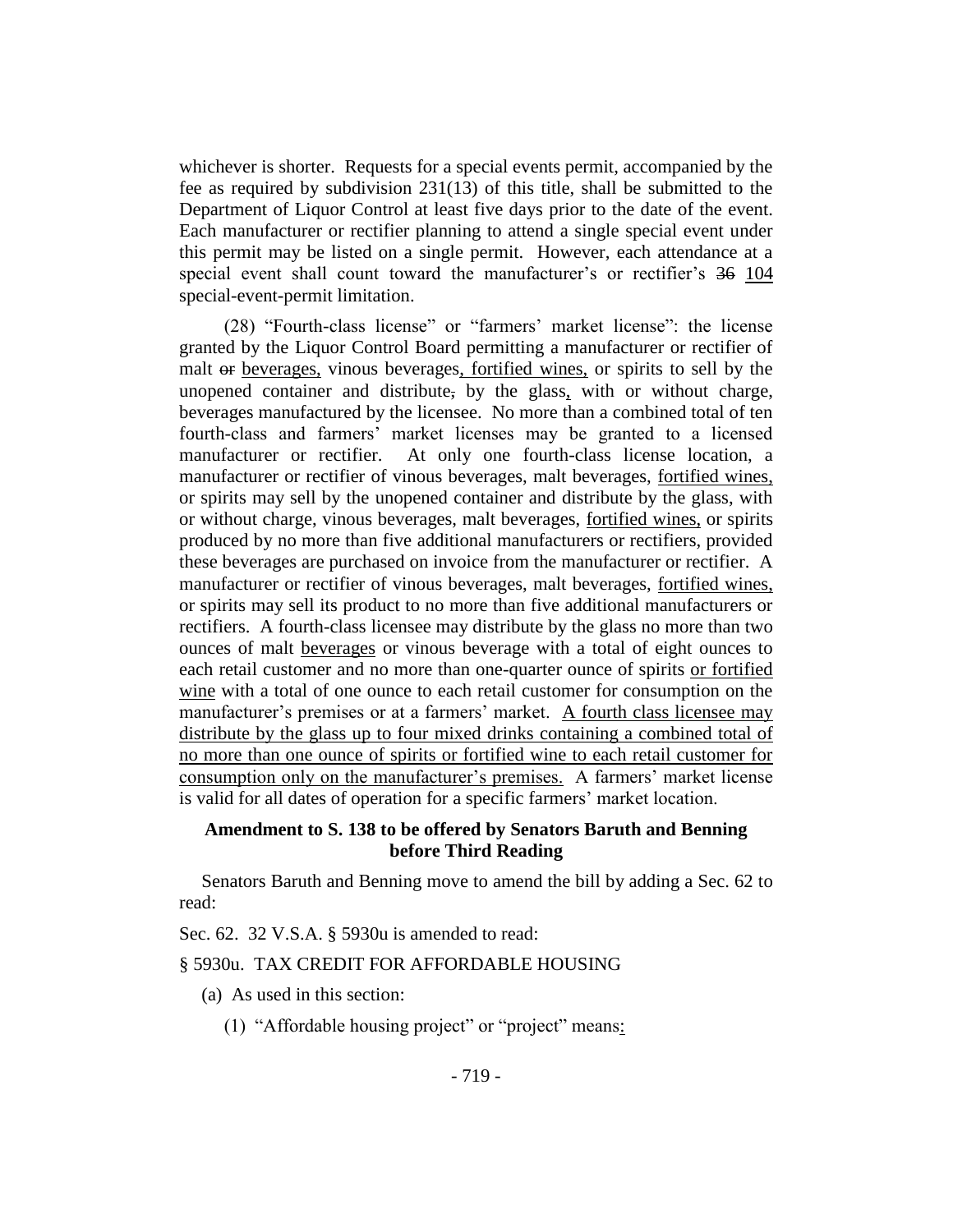(A) a rental housing project identified in 26 U.S.C. § 42(g); or

(B) owner-occupied housing identified in 26 U.S.C.  $\S$  143(e) and (f) and eligible  $(c)(1)$  or that qualifies under the Vermont Housing Finance Agency allocation plan criteria governing owner-occupied housing.

(2) "Affordable housing tax credits" means the tax credit provided by this subchapter.

(3) "Allocating agency" means the Vermont Housing Finance Agency.

(4) "Committee" means the Joint Committee on Tax Credits consisting of five members;: a representative from the Department of Housing and Community Affairs, the Vermont Housing and Conservation Board, the Vermont Housing Finance Agency, the Vermont State Housing Authority, and the Office of the Governor.

(5) "Credit certificate" means a certificate issued by the allocating agency to a taxpayer that specifies the amount of affordable housing tax credits that can be applied against the taxpayer's individual or corporate income tax or franchise or insurance premium tax liability as provided in this subchapter.

(6) "Eligible applicant" means any municipality, private sector developer, department of state government as defined in 10 V.S.A. § 6302(a), State agency as defined in 10 V.S.A. § 6301a, the Vermont Housing Finance Agency, or a nonprofit organization qualifying under 26 U.S.C. § 501 $(c)(3)$ , or cooperative housing organization, the purpose of which is the creation and retention of to create and retain affordable housing for lower income Vermonters, with lower income and the which has in its bylaws that require a requirement that housing to the housing the organization creates be maintained as affordable housing for lower income Vermonters with lower income on a perpetual basis.

(7) "Eligible cash contribution" means an amount of cash contributed to the owner, developer, or sponsor of an affordable housing project and determined by the allocating agency as eligible for affordable housing tax credits.

(8) "Section 42 credits" means tax credit provided by 26 U.S.C. §§ 38 and 42.

(9) "Allocation plan" means the plan recommended by the Committee and approved by the Vermont Housing Finance Agency, which sets forth the eligibility requirements and process for selection of eligible housing projects to receive affordable housing tax credits under this section. The allocation plan shall include: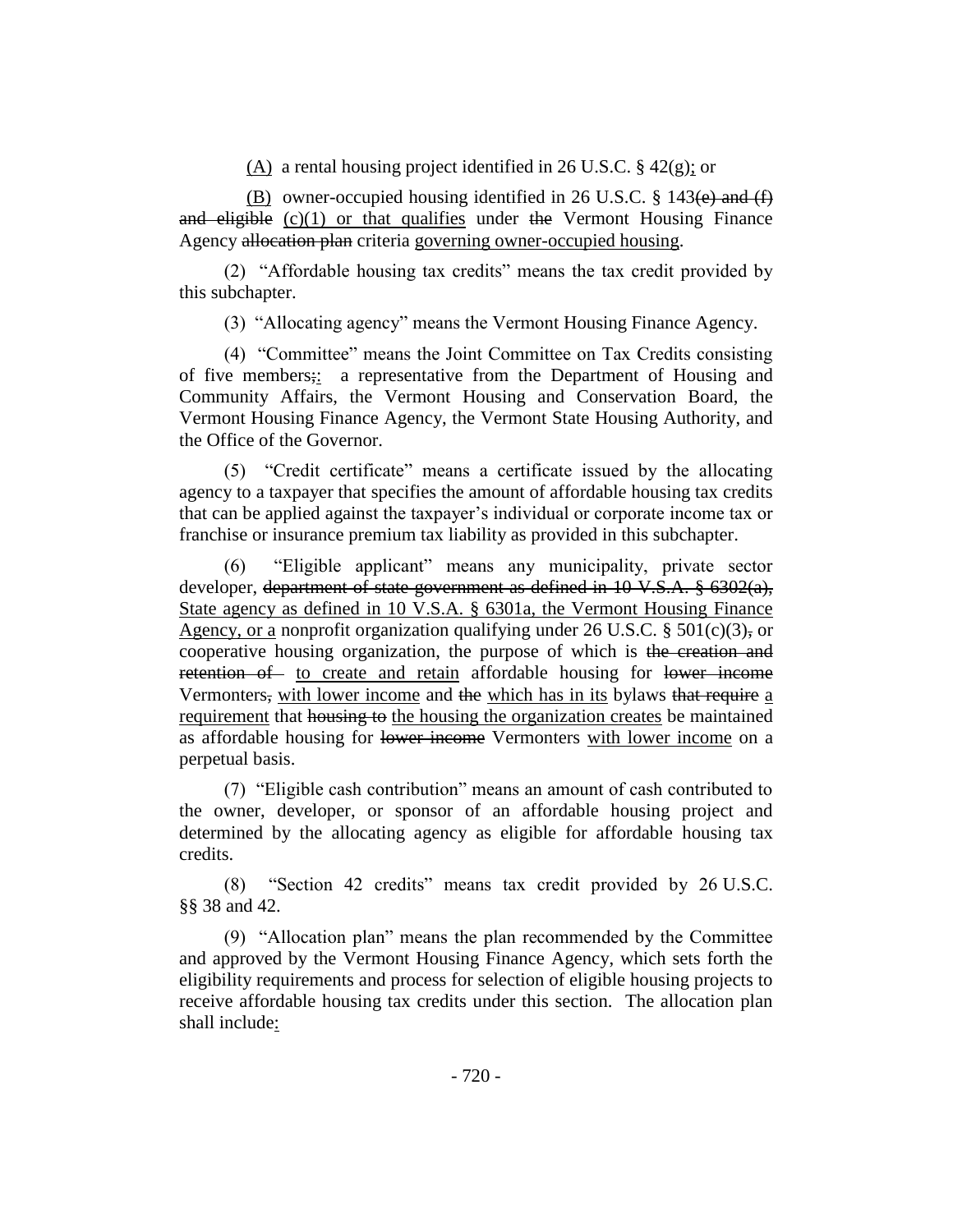(A) requirements for creation and retention of affordable housing for low income persons, with low income; and

(B) requirements to ensure that eligible housing is maintained as affordable by subsidy covenant, as defined in 27 V.S.A. § 610 on a perpetual basis, and meets all other requirements of the Vermont Housing Finance Agency related to affordable housing.

(b) Eligible tax credit allocations.

(1) Affordable housing credit allocation.

(A) An eligible applicant may apply to the allocating agency for an allocation of affordable housing tax credits under this section related to an affordable housing project authorized by the allocating agency under the allocation plan. In the case of a specific affordable rental housing project, the eligible applicant must shall also be the owner or a person having the right to acquire ownership of the building and must shall apply prior to placement of the affordable housing project in service. In the case of owner-occupied housing units, the applicant must apply prior to purchase of the unit and must shall ensure that the allocated funds will be used to ensure that the housing qualifies or program funds remain as an affordable housing resource for all future owners of the housing. The allocating agency shall issue a letter of approval if it finds that the applicant meets the priorities, criteria, and other provisions of subdivision  $(2)(B)$  of this subsection subdivision (1). The burden of proof shall be on the applicant.

 $\left(2\right)(B)$  Upon receipt of a completed application, the allocating agency shall award an allocation of affordable housing tax credits with respect to a project under this section shall be granted to an applicant, provided the applicant demonstrates to the satisfaction of the committee allocating agency all of the following:

 $(A)(i)$  The owner of the project has received from the allocating agency a binding commitment for, a reservation or allocation of, or an out-of-cap determination letter for, Section 42 credits, or meets the requirements of the allocation plan for development or financing of units to be owner-occupied;.

(B)(ii) The project has received community support.

(2) Down payment assistance program.

(A) The Vermont Housing Finance Agency shall have the authority to allocate affordable housing tax credits to finance down payment assistance loans that meet the following requirements: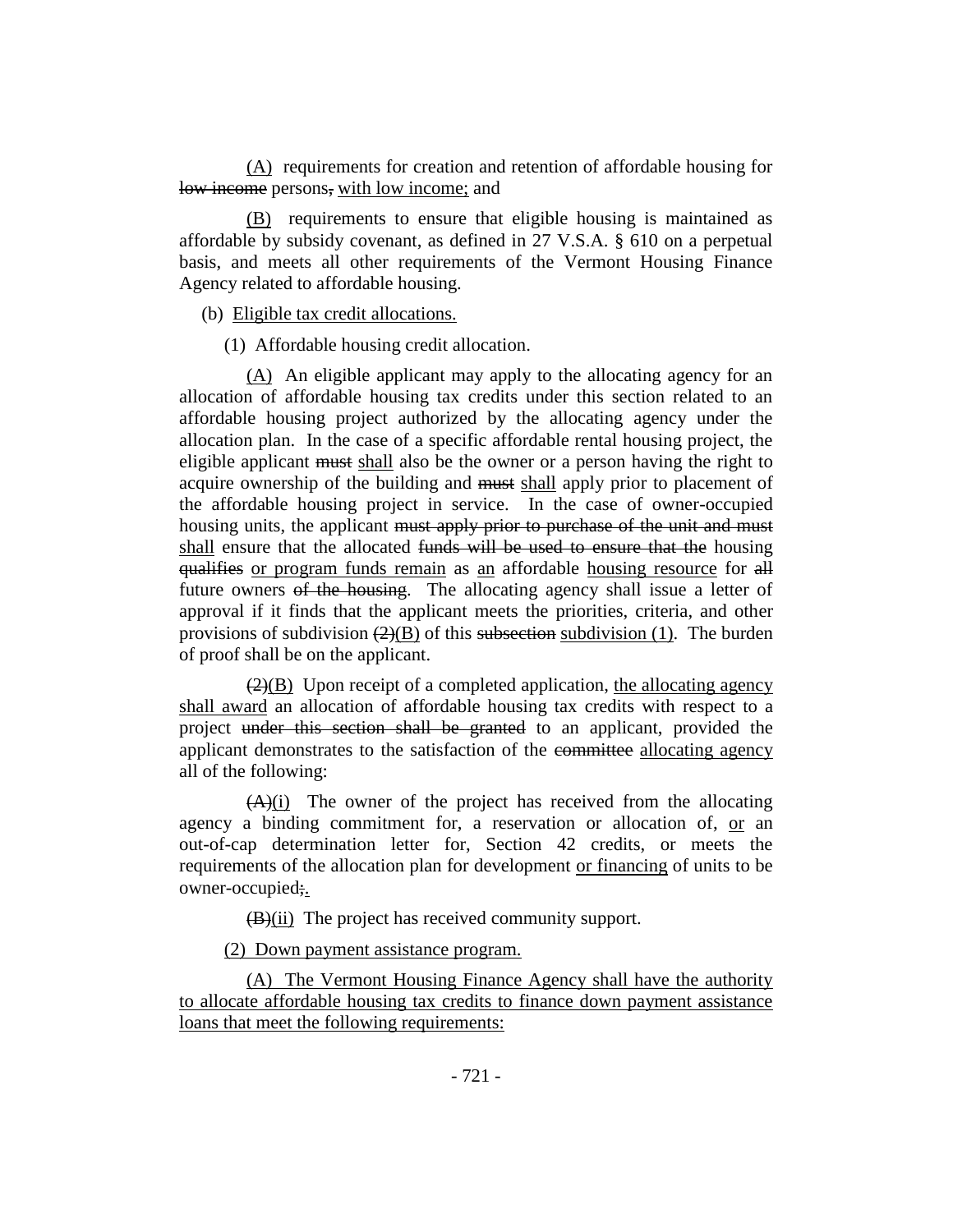(i) the loan is made in connection with a mortgage through an Agency program;

(ii) the borrower is a first-time homebuyer of an owner-occupied primary residence; and

(iii) the borrower uses the loan for the borrower's down payment, or closing costs, or both.

(B) The Agency shall require the borrower to repay the loan upon the sale or refinance of the residence.

(C) The Agency shall use the proceeds of loans made under the program for future down payment assistance.

(c) Amount of credit. A taxpayer who makes an eligible cash contribution shall be entitled to claim against the taxpayer's individual income, corporate, franchise, or insurance premium tax liability a credit in an amount specified on the taxpayer's credit certificate. The first-year allocation of a credit amount to a taxpayer shall also be deemed an allocation of the same amount in each of the following four years.

(d) Availability of credit. The amount of affordable housing tax credit allocated with respect to a project shall be available to the taxpayer every year for five consecutive tax years, beginning with the tax year in which the eligible cash contribution is made. Total tax credits available to the taxpayer shall be the amount of the first-year allocation plus the succeeding four years' deemed allocations.

(e) Claim for credit. A taxpayer claiming affordable housing tax credits shall submit with each return on which such credit is claimed a copy of the allocating agency's credit allocation to the affordable housing project and the taxpayer's credit certificate. Any unused affordable housing tax credit may be carried forward to reduce the taxpayer's tax liability for no more than 14 succeeding tax years, following the first year the affordable housing tax credit is allowed.

(f) [Deleted.] [Repealed.]

 $(g)(1)$  In any fiscal year, the allocating agency may award up to:

(A) \$400,000.00 in total first-year credit allocations to all applicants for rental housing projects, for a total aggregate limit of \$2,000,000.00 over any given five-year period that credits are available under this subdivision; and may award up to

(B) \$300,000.00 per year for owner-occupied unit applicants financing or down payment loans consistent with the allocation plan, including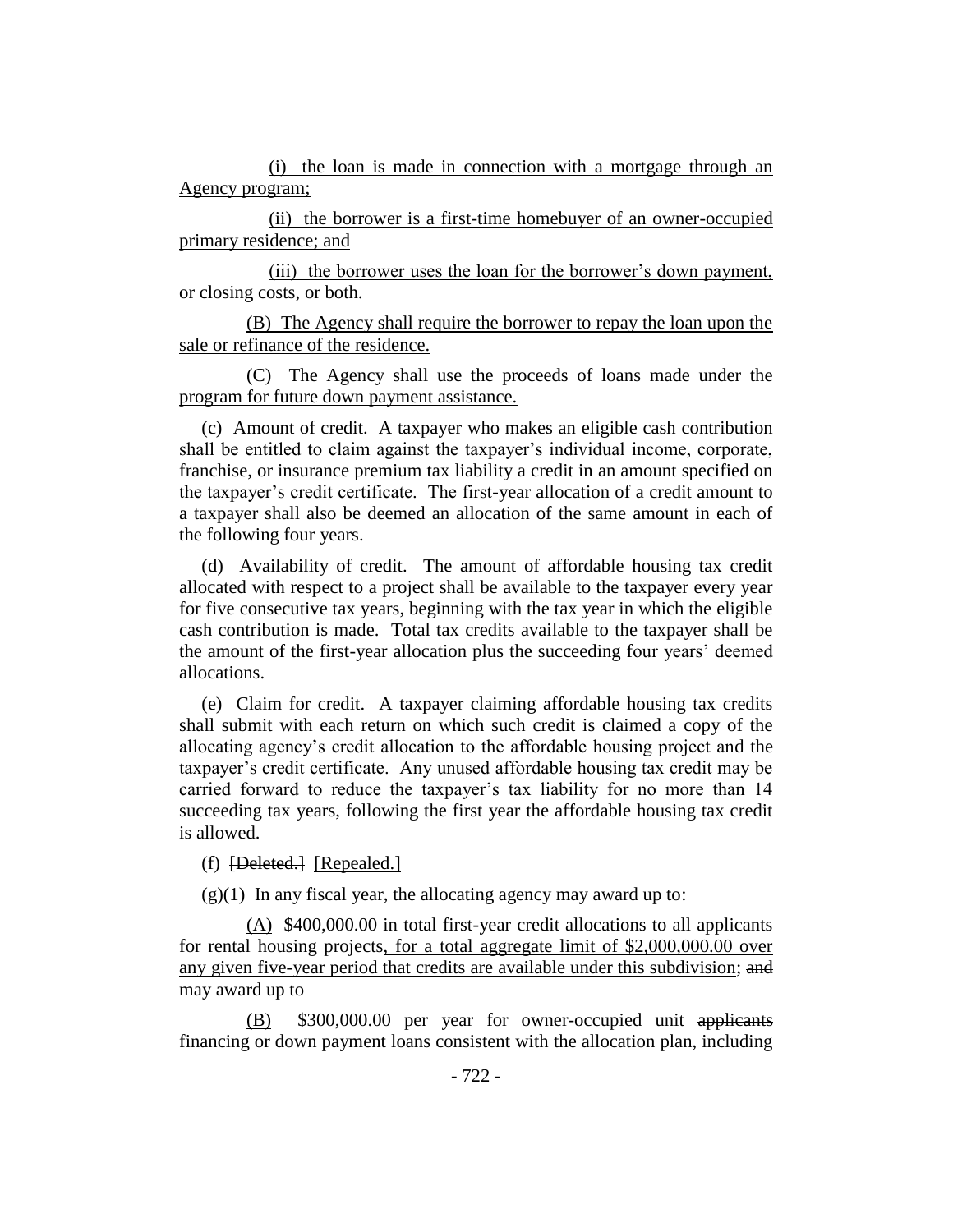for new construction and manufactured housing, for a total aggregate limit of \$1,500,000.00 over any given five-year period that credits are available under this subdivision.

(2) In fiscal years 2016 through 2020, the allocating agency may award up to \$125,000.00 per year for loans through the down payment assistance program created in subdivision  $(b)(2)$  of this section for a total aggregate limit of \$625,000.00 over the five-year period that credits are available under this subdivision.

(h) In any fiscal year, total first-year allocations plus succeeding-year deemed allocations shall not exceed \$3,500,000.00 The aggregate limit for all credit allocations available under this section in any fiscal year is \$4,125,000.00.

## **Amendment to S. 138 to be offered by Senators Flory and Mazza before Third Reading**

Senators Flory and Mazza move to amend the bill by adding a Sec. 65 to read as follows:

Sec. 65. 32 V.S.A. § 5930ii is amended to read:

#### § 5930ii. RESEARCH AND DEVELOPMENT TAX CREDIT

(a) A taxpayer of this State shall be eligible for a credit against the tax imposed under this chapter in an amount equal to 27 30 percent of the amount of the federal tax credit allowed in the taxable year for eligible research and development expenditures under 26 U.S.C. § 41(a) and which are made within this State.

(b) Any unused credit available under subsection (a) of this section may be carried forward for up to 10 years.

(c) Each year, on or before January 15, the Department of Taxes shall publish a list containing the names of the taxpayers who have claimed a credit under this section during the most recent completed calendar year.

#### **H. 23.**

An act relating to the Uniform Transfers to Minors Act.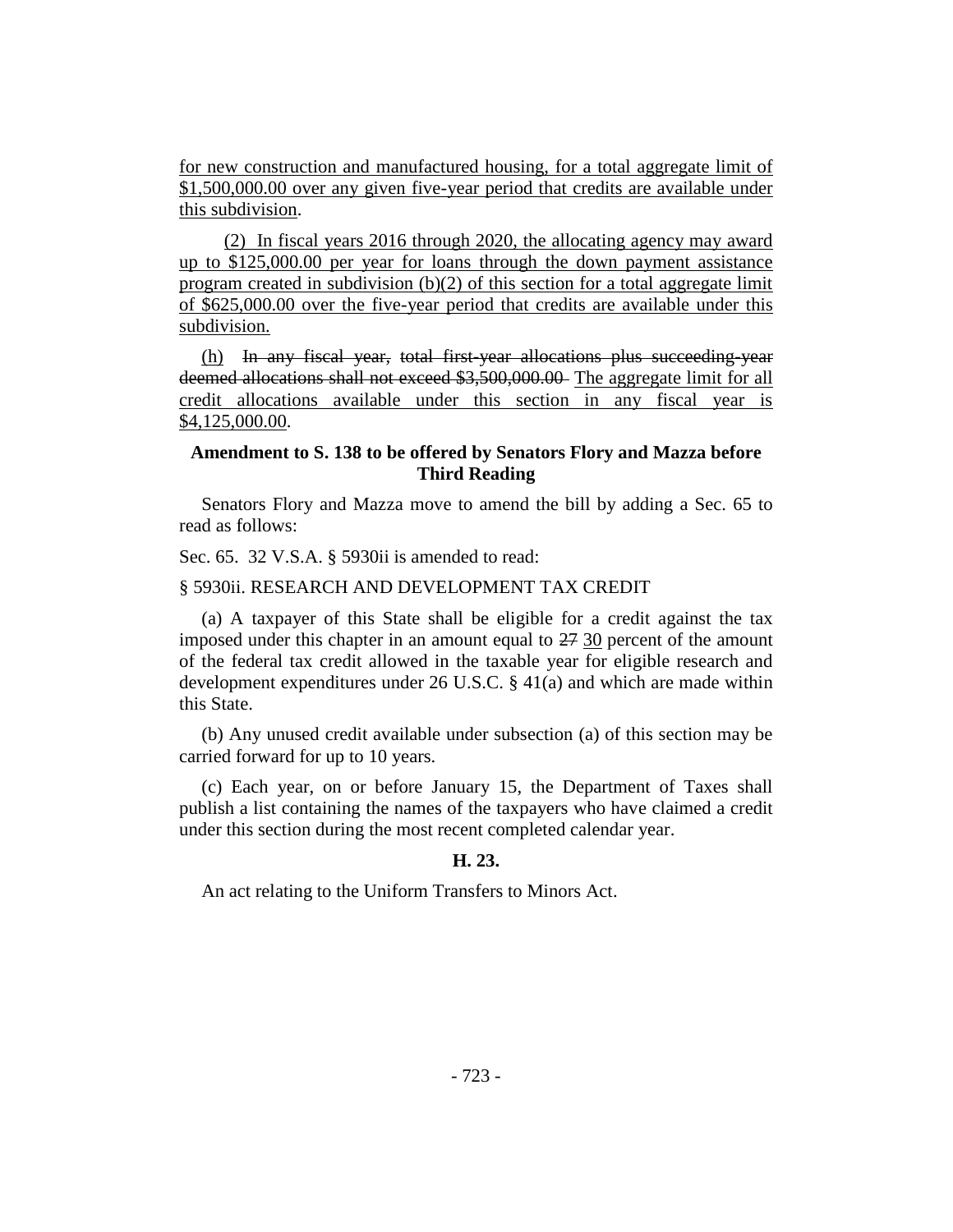#### **House Proposal of Amendment**

**S. 13.**

An act relating to the Vermont Sex Offender Registry.

The House proposes to the Senate to amend the bill by striking out all after the enacting clause and inserting in lieu thereof the following:

Sec. 1. 13 V.S.A. § 5401(10)(B)(viii) is amended to read:

(viii) sex trafficking of children or sex trafficking by force, fraud, or coercion as defined in 13 V.S.A. § 2635a 13 V.S.A. § 2652;

Sec. 2. 13 V.S.A. § 5403 is amended to read:

## § 5403. REPORTING UPON CONVICTION TO DEPARTMENT OF PUBLIC SAFETY

(a) Upon conviction and prior to sentencing, the court Court shall order the sex offender to provide the court Court with the following information, which the court Court shall forward to the department Department forthwith:

(1) name;

(2) date of birth;

(3) general physical description;

(4) current address;

 $(5)(4)$  Social Security number;

(6) fingerprints;

(7) current photograph;

 $(8)(5)$  current employment; and

 $(9)(6)$  name and address of any postsecondary educational institution at which the sex offender is enrolled as a student.

(b) Within 10 days after sentencing, the court Court shall forward to the department Department:

(1) the sex offender's conviction record, including offense, date of conviction, sentence and any conditions of release or probation;

(2) an order issued pursuant to section 5405a of this title, on a form developed by the Court Administrator, that the defendant comply with Sex Offender Registry requirements.

(c) The Departments of Corrections and of Public Safety shall jointly develop a process for the Department of Corrections to notify the Department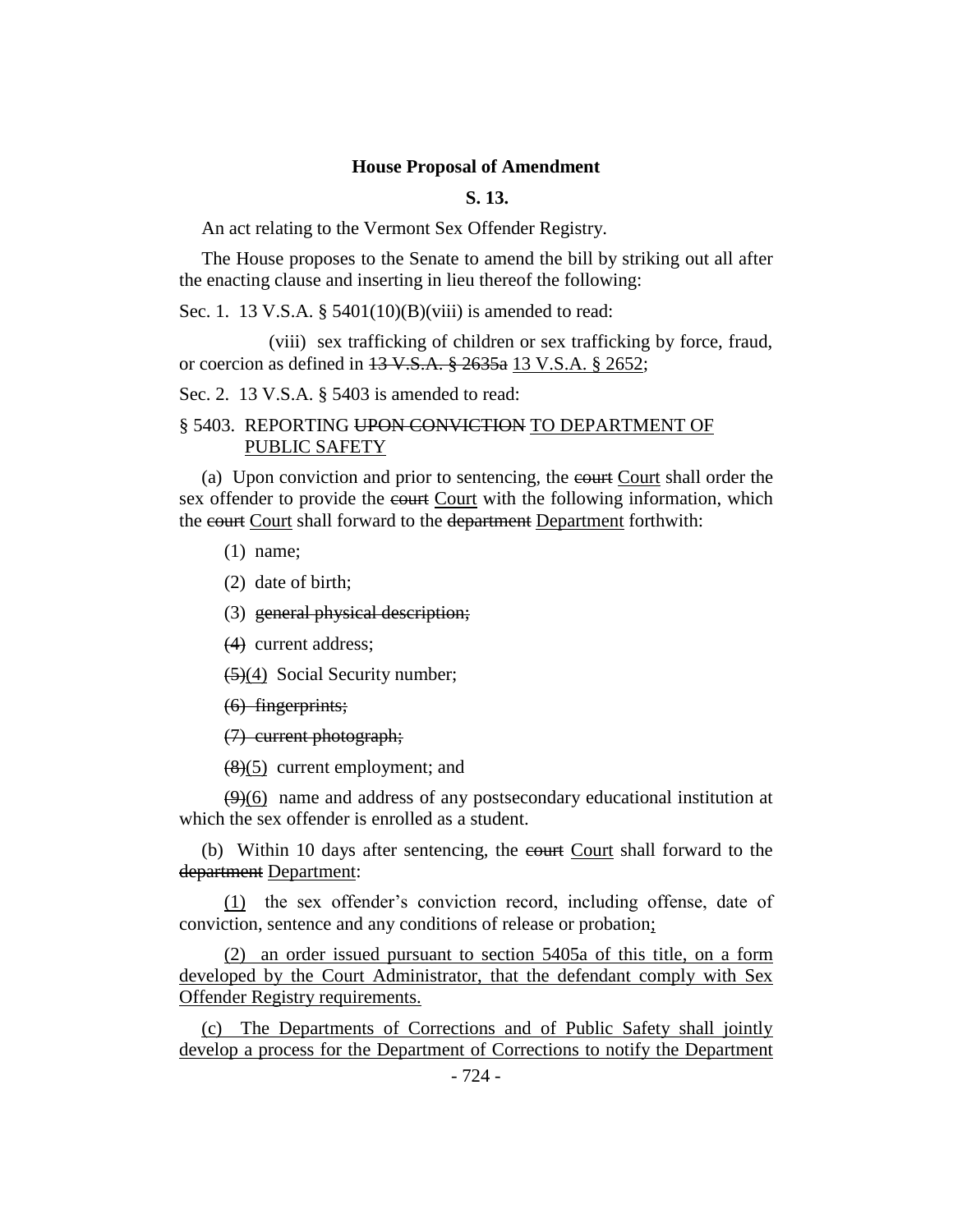of Public Safety when an offender who is under Department of Corrections supervision is required to be placed on the Sex Offender Registry because of a conviction that occurred in another jurisdiction of the United States, including a state, territory, commonwealth, the District of Columbia, or military, federal, or tribal court. The report shall include the offense of which the defendant was convicted that requires the placement of his or her name on the Registry.

Sec. 3. 13 V.S.A. § 5405a is added to read:

## § 5405a. COURT DETERMINATION OF SEX OFFENDER REGISTRY REQUIREMENTS

(a)(1) The Court shall determine at sentencing whether Sex Offender Registry requirements apply to the defendant.

(2) If the State and the defendant do not agree as to the applicability of Sex Offender Registry requirements to the defendant, the State shall file a motion setting forth the Sex Offender Registry requirements applicable to the defendant within 10 days of the entry of a guilty plea. To the extent the defendant opposes the motion, the State and the defendant shall present evidence at the sentencing as to the applicability of Sex Offender Registry requirements to the defendant.

(b) The Court shall consider the following when determining under this section whether Sex Offender Registry requirements apply to the defendant:

(1) the report issued pursuant to subsection 5403(c) of this title;

(2) the presentence investigation report regarding the offense for which the defendant is being sentenced;

(3) the Court's own judgment of conviction and any evidence that was presented at trial; and

(4) any other evidence admitted at sentencing and deemed relevant by the Court to the defendant's registry status.

(c) The State shall bear the burden of proving by a preponderance of the evidence the applicability of Sex Offender Registry requirements to the defendant under this section.

(d) Within 10 days after the sentencing or the presentation of evidence pursuant to subdivision  $(a)(2)$  of this section, the Court shall issue an order determining whether Sex Offender Registry requirements apply to the defendant. The order shall include:

(1) the offense of which the defendant was convicted that requires the placement of his or her name on the Sex Offender Registry;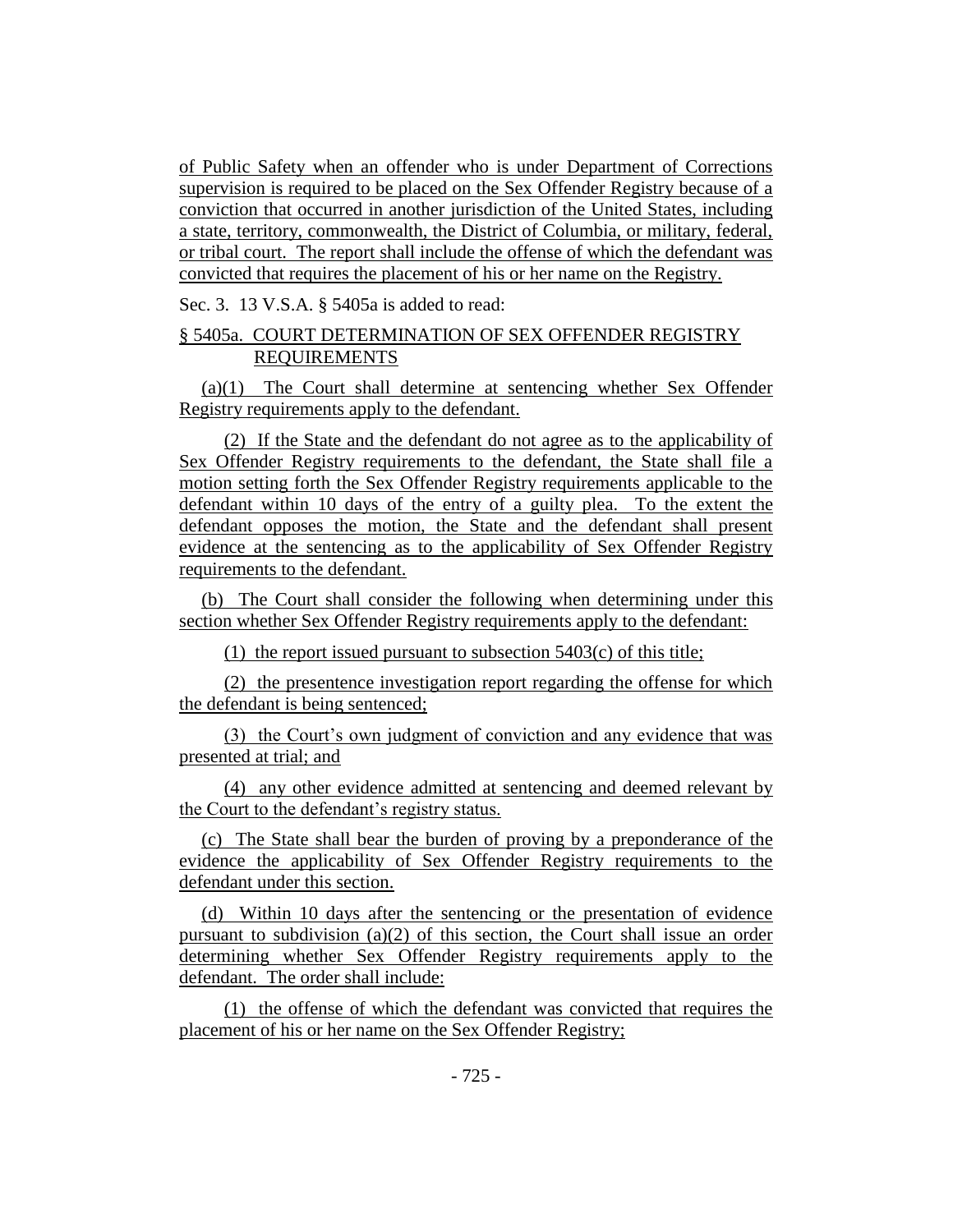(2) any prior convictions that affect:

(A) the defendant's Sex Offender Registry Status;

(B) the length of time that the defendant is required to register as a sex offender; or

(C) whether information regarding the defendant is required to be electronically posted on the Internet under section 5411a of this title;

(3) the length of time that the defendant is required to register as a sex offender;

(4) whether the defendant is designated as a sexually violent predator under section 5405 of this title;

(5) whether the defendant was immediately released or remanded to the custody of the Department of Corrections; and

(6) whether information regarding the defendant is required to be electronically posted on the Internet under section 5411a of this title.

Sec. 4. 13 V.S.A. § 5407 is amended to read:

§ 5407. SEX OFFENDER'S RESPONSIBILITY TO REPORT

\* \* \*

(f) A person required to register as a sex offender under this subchapter shall continue to comply with this section for the life of that person, except during periods of incarceration, if that person:

\* \* \*

(2) has been convicted of a sexual assault as defined in section 3252 of this title or aggravated sexual assault as defined in section 3253 of this title, or a comparable offense in another jurisdiction of the United States, including a state, territory, commonwealth, the District of Columbia, or military, federal, or tribal court; however, if a person convicted under section 3252 is not more than six years older than the victim of the assault and if the victim is 14 years of age or older, then the offender shall not be required to register for life if the age of the victim was the basis for the conviction;

\* \* \*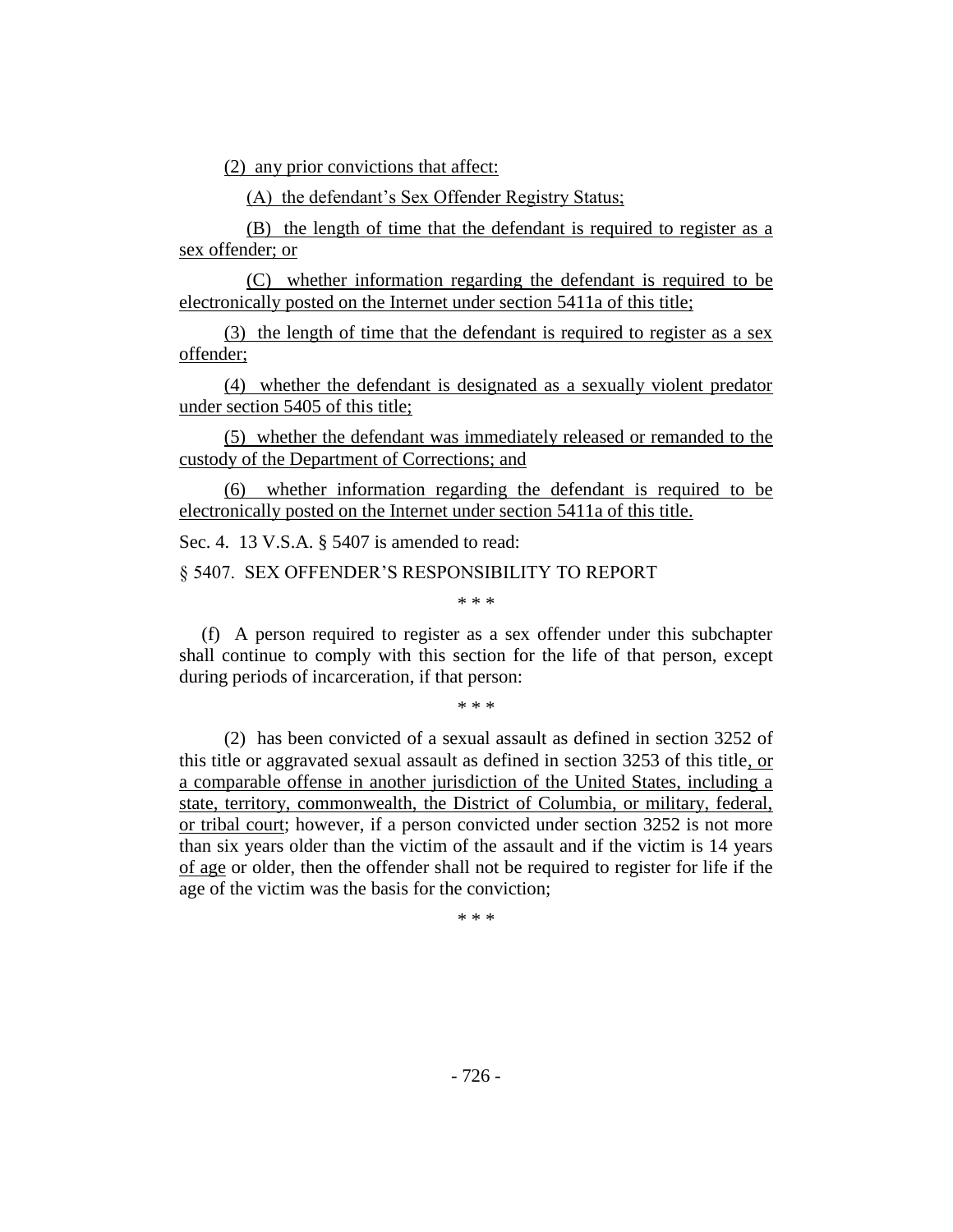Sec. 5. 13 V.S.A. § 5416 is added to read:

## § 5416. PERSONS SUBJECT TO ERRONEOUS SEX OFFENDER REGISTRY REQUIREMENTS; PETITION TO CORRECT

(a) A person may petition the Court for an order declaring that the person has been inadvertently subject to erroneous Sex Offender Registry requirements and directing the Department of Public Safety to correct the error. The petitioner shall provide notice of the petition to the State's Attorney or the Attorney General, who shall be the respondent in the matter.

(b) A petition filed under this section shall include:

(1) the Court's order issued under subdivision 5403(b)(2) of this title to comply with Sex Offender Registry requirements, if available; and

(2) the factual basis for the petitioner's allegation that he or she was subject to an erroneous sex offender registry requirement.

(c) The Court shall grant a petition filed under this section if it finds that the petitioner has demonstrated by a preponderance of the evidence that he or she was by Court order subject to an erroneous sex offender registry requirement. As used in this subsection, "erroneous sex offender registry requirement" includes the person's name being erroneously placed on the Sex Offender Registry or the Internet Sex Offender Registry, or the person being erroneously subject to lifetime registration under subsection 5407(f) of this title.

(d) If a petition filed under this section is granted, the Court shall enter an order declaring that the person had been inadvertently subject to erroneous Sex Offender Registry requirements. The Court shall provide the order to the Department of Public Safety and direct the Department to take any action necessary to correct the error, including, if appropriate, removing the person's name from the Sex Offender Registry and the Internet Sex Offender Registry.

(e)(1) If the Court denies a petition filed under this section, no further petition shall be filed by the person with respect to the alleged error.

(2) This subsection shall not apply if the petition is based on:

(A) newly discovered evidence;

(B) an expungement order issued under chapter 230 of this title;

(C) a successful petition under chapter 182 of this title (innocence protection); or

(D) a successful petition for postconviction relief.

Sec. 6. 2009 Acts and Resolves No. 58, Sec. 28 is amended to read: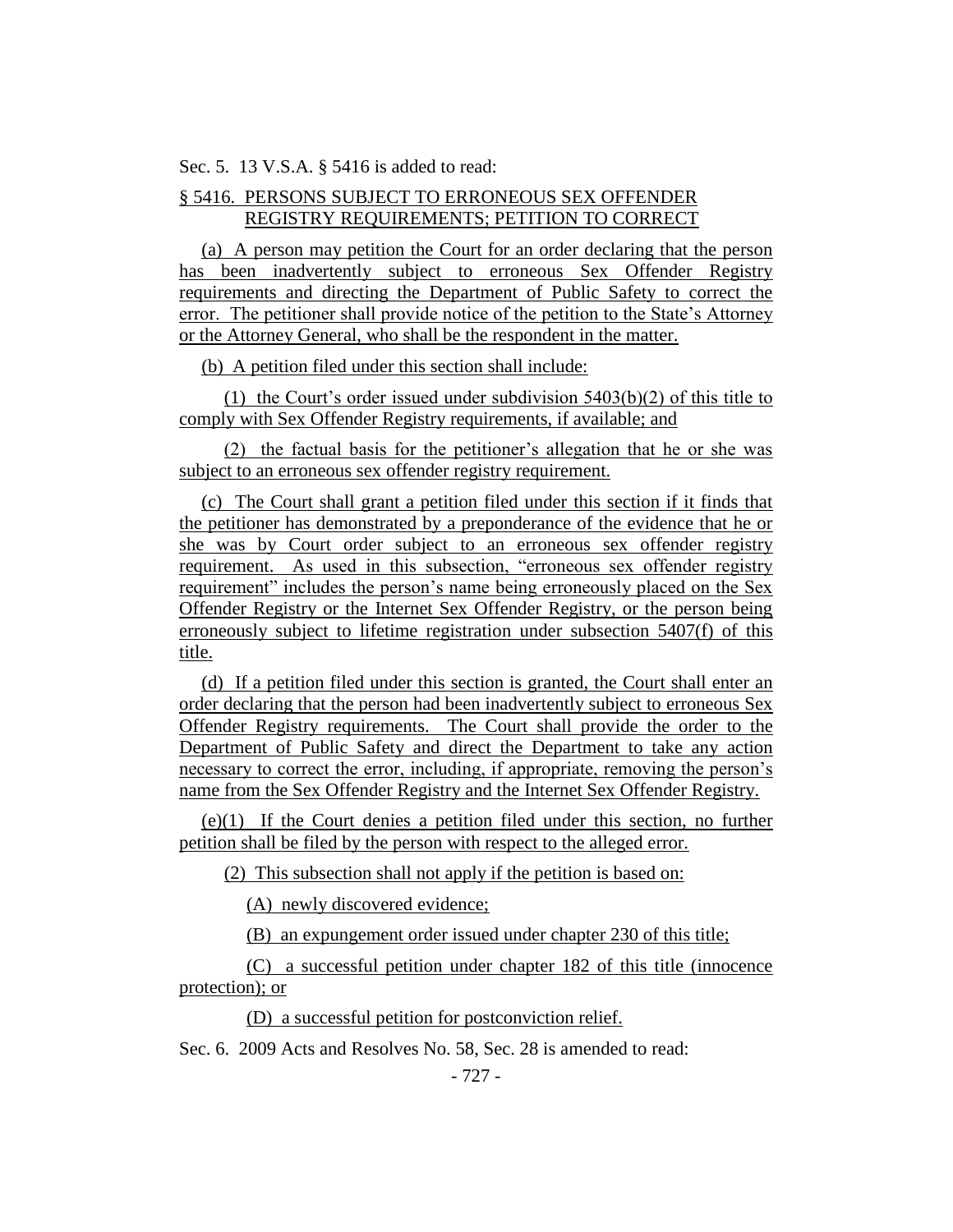#### Sec. 28. EFFECTIVE DATE

This act shall take effect on July 1, 2009, except as follows:

(1) that Secs. 22 and 26 of this act shall take effect on July 2, 2009.

(2) Sec. 14 of this act shall take effect July 1, 2010, provided that Sec. 14 shall not take effect until the state auditor, in consultation with the department of public safety and the department of information and innovation technology, has provided a favorable performance audit regarding the Internet sex offender registry to the senate and house committees on judiciary, the house committee on corrections and institutions, and the joint committee on corrections oversight.

Sec. 7. REPEAL

2009 Acts and Resolves No. 58, Sec. 14 (electronic posting of offender addresses on Sex Offender Registry) is repealed.

Sec. 8. 13 V.S.A. § 5411a is amended to read:

§ 5411a. ELECTRONIC POSTING OF THE SEX OFFENDER REGISTRY

\* \* \*

(b) The Department shall electronically post the following information on sex offenders designated in subsection (a) of this section:

(1) the offender's name and any known aliases;

(2) the offender's date of birth;

(3) a general physical description of the offender;

(4) a digital photograph of the offender;

(5) the offender's town of residence;

(6) the offender's address or, if the offender does not have a fixed address, other information about where the offender habitually lives, if:

(A) the Department determines that all the information to be electronically posted about the offender is correct; and

(B)(i) the offender has been designated as high-risk by the department of corrections pursuant to section 5411b of this title;

(ii) the offender has not complied with sex offender treatment;

(iii) there is an outstanding warrant for the offender's arrest;

(iv) the offender is subject to the registry for a conviction of a sex offense against a child under 13 years of age; or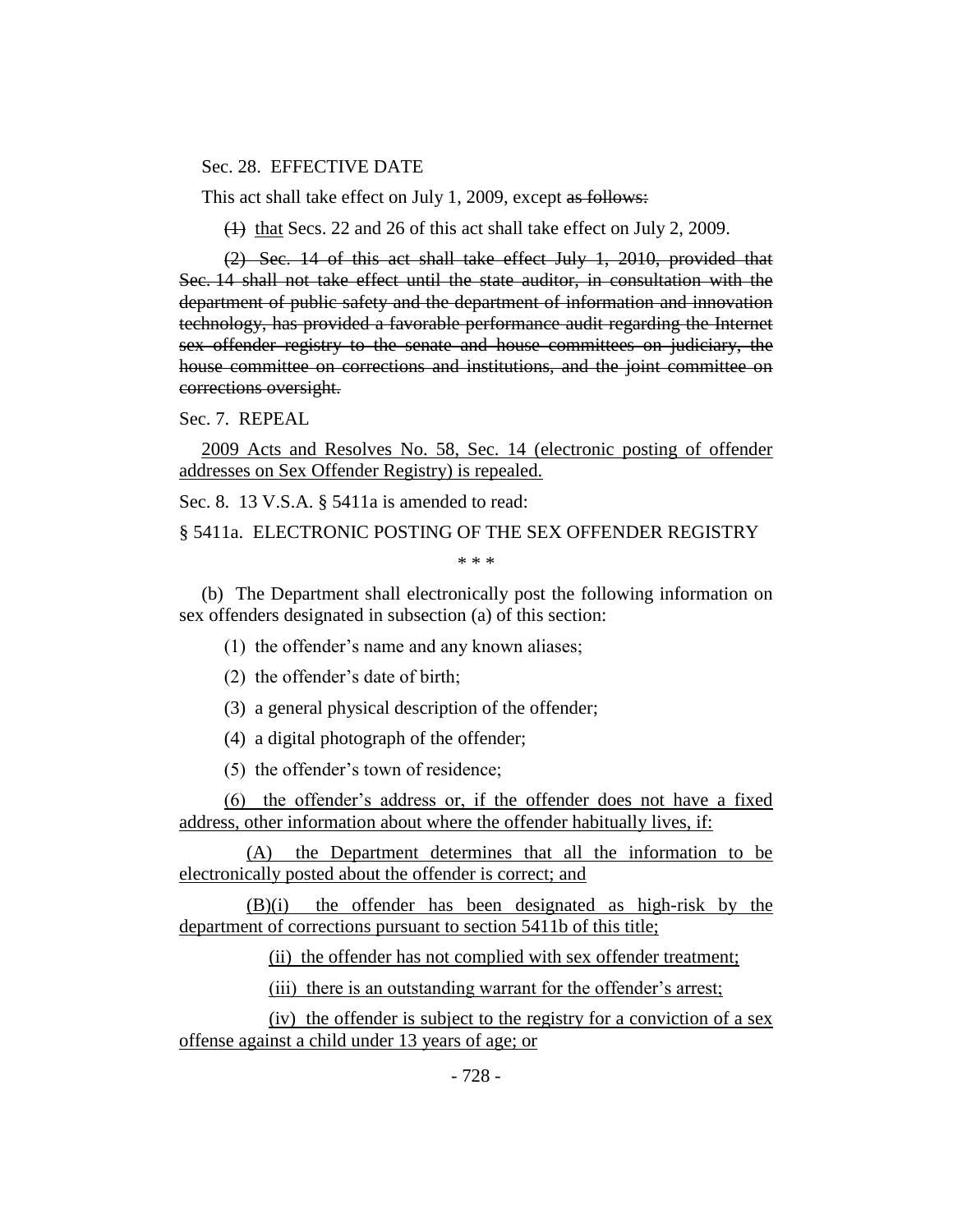(v) the offender's name has been electronically posted for an offense committed in another jurisdiction which required the person's address to be electronically posted in that jurisdiction;

 $(6)(7)$  the date and nature of the offender's conviction;

 $(7)(8)$  if the offender is under the supervision of the Department of Corrections, the name and telephone number of the local department of corrections office in charge of monitoring the sex offender;

 $(8)(9)$  whether the offender complied with treatment recommended by the department of corrections;

 $(9)(10)$  a statement that there is an outstanding warrant for the offender's arrest, if applicable; and

 $(10)(11)$  the reason for which the offender information is accessible under this section.

\* \* \*

(d) An offender's street address shall not be posted electronically. The identity of a victim of an offense that requires registration shall not be released.

\* \* \*

## Sec. 9. EFFECTIVE DATES

(a) This act shall take effect on July 1, 2015, except as provided in subsection (b) of this section.

(b) Sec. 8 of this act shall take effect on the later of the following dates:

(1) The date that the Department of Public Safety and the Department of Corrections certify to the House and Senate Committees on Judiciary that they have fully implemented the recommendations of the Vermont State Auditor's Report dated July 14, 2014.

(2)(A) The date that the Department of Public Safety reports to the General Assembly that it has employed an attribute sampling plan that uses a 95 percent confidence level (five percent risk of over-reliance), five percent tolerable deviation rate, and an expected error rate of zero to demonstrate that the Sex Offender Registry has:

(i) no critical errors; and

(ii) an error rate of ten percent or less for errors that are not critical errors.

(B) As used in this subsection, "critical error" means one of the following errors: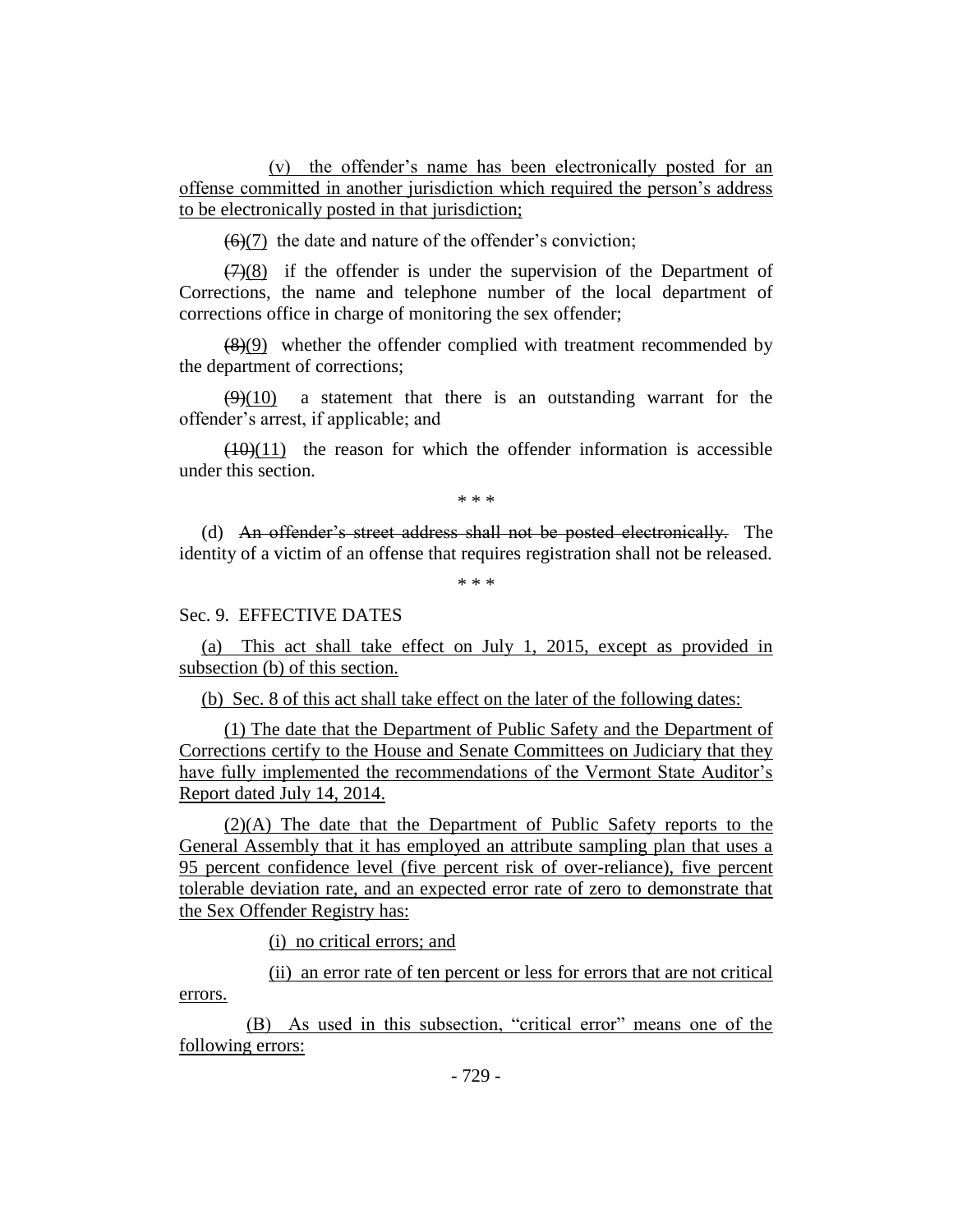(i) An offender's name should be on the Sex Offender Registry or the Internet Sex Offender Registry but it is not.

(ii) An offender's name should not be on the Sex Offender Registry or the Internet Sex Offender Registry but it is.

(iii) There is an error in the offender's address.

(iv) An offender's name is scheduled to be posted on the Sex Offender Registry or the Internet Sex Offender Registry for an incorrect length of time.

(3) The date that the State Auditor provides a report to the House and Senate Committees on Judiciary finding that the Department of Public Safety has complied with subdivision (b)(2) of this section.

## **Proposal of amendment to House proposal of amendment to S. 13 to be offered by Senator Sears**

Senator Sears moves that the Senate concur in the House proposal of amendment with a proposal of amendment as follows:

In Sec. 9, (Effective Dates), subsection (b), by striking out subdivision (3) in its entirety.

#### **NOTICE CALENDAR**

#### **Senate Resolution for Second Reading**

#### **Favorable with Recommendation of Amendment**

#### **S.R. 7.**

Senate resolution relating to climate change.

## **Reported favorably with recommendation of amendment by Senator Campion for the Committee on Natural Resources & Energy.**

The Committee recommends that the resolution be amended by striking out all after the title and inserting in lieu thereof the following:

*Whereas*, according to the United Nations Intergovernmental Panel on Climate Change, the "warming in the climate system is unequivocal," and "human influence on the climate system is clear," and

*Whereas*, heat-trapping particles in the atmosphere, also known as greenhouse gases, absorb heat and cause temperatures in the atmosphere to increase, and, according to the World Resources Institute, the combustion of fossil fuels (for uses including transportation, electricity, heat, industrial processes, cement production, oil refining, and more) accounts for 77 percent of the global greenhouse gas emissions by humans globally, and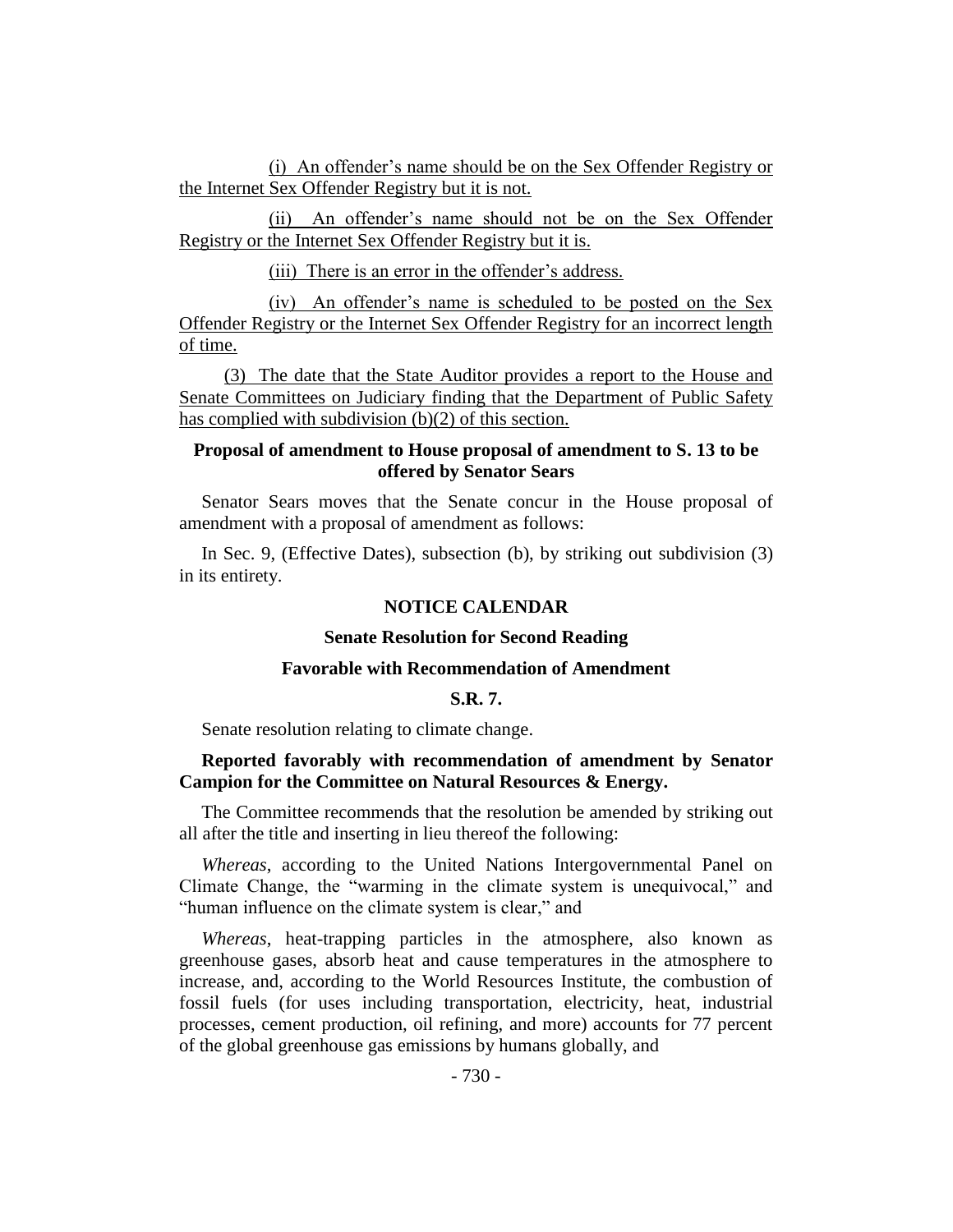*Whereas*, 10 V.S.A. § 578 explicitly sets forth the goal of the State of Vermont to reduce greenhouse gas pollution as follows:

It is the goal of the State to reduce emissions of greenhouse gases from within the geographic boundaries of the State and those emissions outside the boundaries of the State that are caused by the use of energy in Vermont in order to make an appropriate contribution to achieving the regional goals of reducing emissions of greenhouse gases from the 1990 baseline by:

(1) 25 percent by January 1, 2012;

(2) 50 percent by January 1, 2028;

(3) if practicable using reasonable efforts, 75 percent by January 1, 2050, and

*Whereas*, in 2013, the Department of Public Service reported to the General Assembly that as of 2011, Vermont's greenhouse gas emissions were almost unchanged from the State's 1990 emissions, and

*Whereas*, consequently, the State has already failed to meet its statutory goal of a 25 percent reduction in greenhouse gas pollution, and

*Whereas,* an analysis of state data from the National Climatic Data Center shows that in Vermont, during the years 1948–2011, there was an 84 percent increase in extreme precipitation, and

*Whereas*, extreme storms and so-called hundred-year floods have already caused hundreds of millions of dollars in damage in this decade alone, and University of Vermont researchers have said Tropical Storm Irene is a "harbinger of what's to come," and

*Whereas,* non fossil-fuel energy generation and conservation technologies reduce greenhouse gas emissions as well as help Vermonters save money and become more energy self-sufficient, and

*Whereas*, failure to identify accurately any problem precludes the development of effective solutions, *now therefore be it*

#### *Resolved by the Senate:*

That the Senate of the State of Vermont recognizes that climate change is a real and present danger to health and well-being of all Vermonters, that human activities make a substantive contribution to climate change, and that it is imperative Vermont fulfill its stewardship responsibilities, as expressed in the State's statutory goals for reduced greenhouse gas emissions, by taking steps now to reduce its reliance on fossil fuels, *and be it further*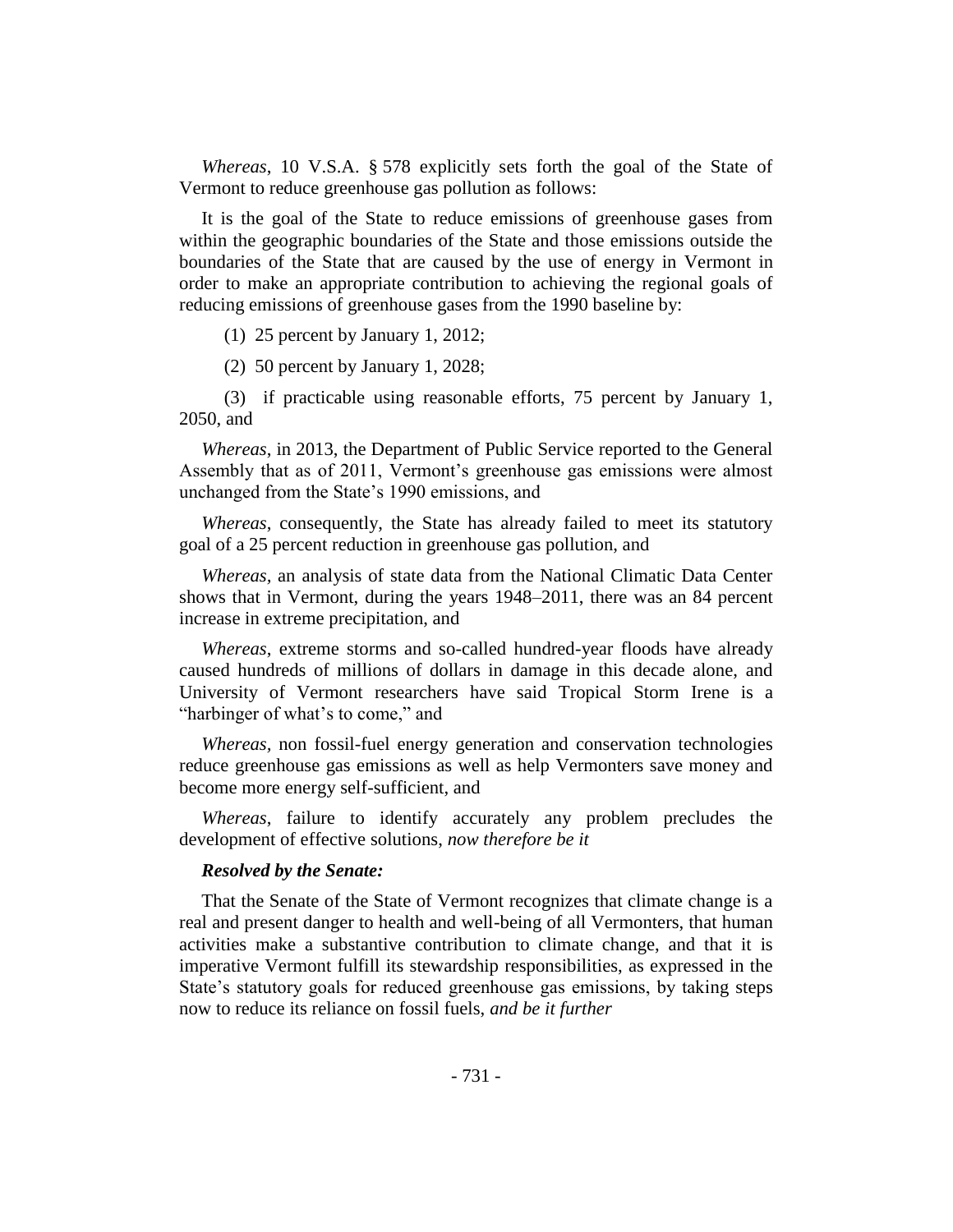*Resolved:* That the Secretary of the Senate be directed to send a copy of this resolution to the Vermont Congressional Delegation.

(Committee vote: 4-1-0)

#### **ORDERED TO LIE**

## **S. 137.**

An act relating to penalties for selling and dispensing marijuana.

**PENDING ACTION:** Committee Bill for Second Reading

#### **S. 139.**

An act relating to pharmacy benefit managers, hospital observation status, and chemicals of high concern to children.

**PENDING ACTION:** Committee Bill for Second Reading

## **CONFIRMATIONS**

The following appointments will be considered by the Senate, as a group, under suspension of the Rules, as moved by the President *pro tempore,* for confirmation together and without debate, by consent thereby given by the Senate. However, upon request of any senator, any appointment may be singled out and acted upon separately by the Senate, with consideration given to the report of the Committee to which the appointment was referred, and with full debate; and further, all appointments for the positions of Secretaries of Agencies, Commissioners of Departments, Judges, Magistrates, and members of the Public Service Board shall be fully and separately acted upon.

Megan Smith of Mendon – Commissioner, Department of Tourism and Marketing – By Sen. Mullin for the Committee on Econ. Dev., Housing and General Affairs. (3/24/15)

Steven Costantino of Providence, RI – Commissioner of the Department of Health Access – By Sen. Pollina for the Committee on Health and Welfare. (3/25/15)

Justin Johnson of Barre – Secretary, Agency of Administration – By Sen. Pollina for the Committee on Government Operations. (3/31/15)